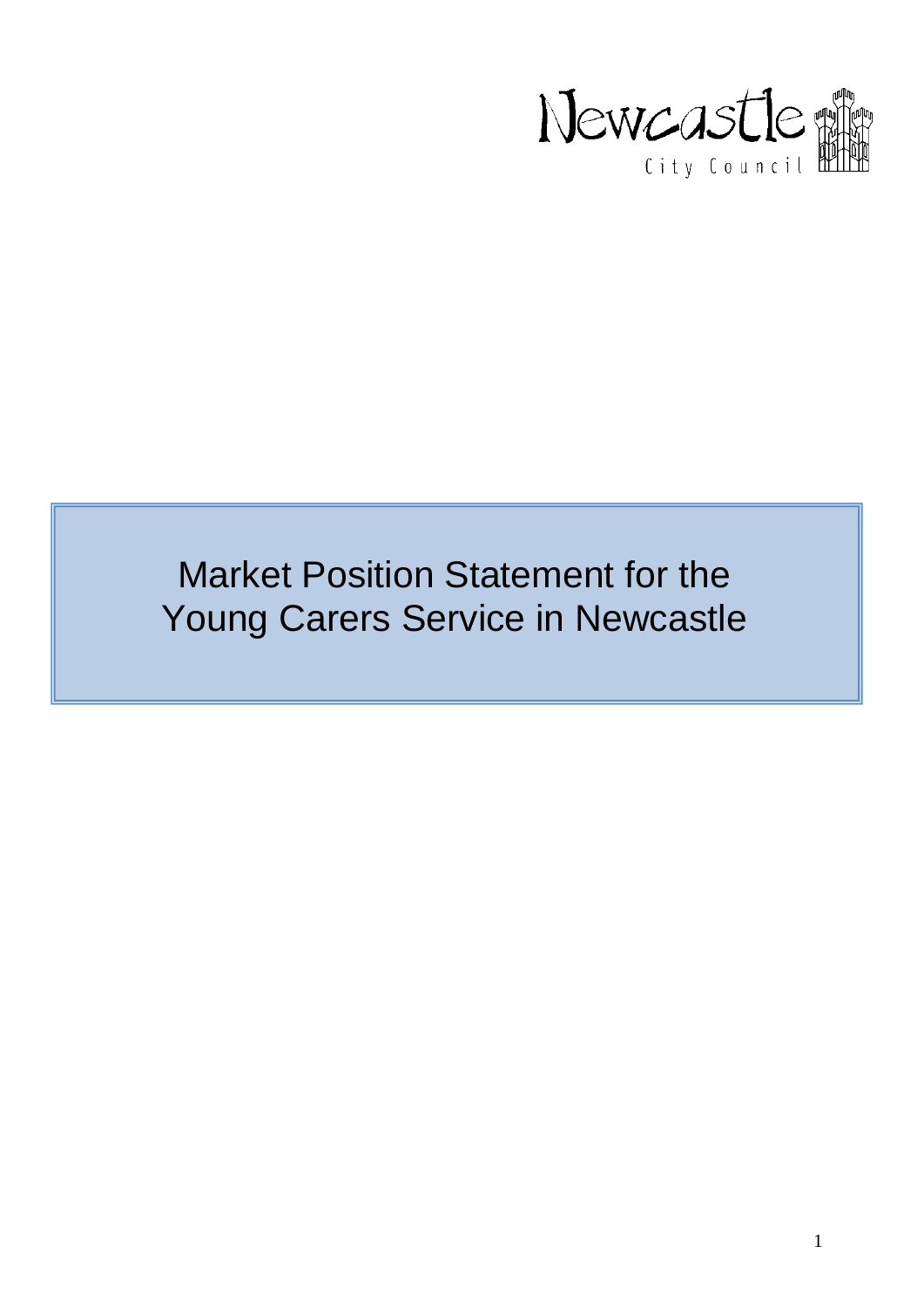# **Contents**

#### **What is a Market Position Statement?**

Who is it for?

#### **Background**

National Legislation and Policy Drivers for change

#### **What's happening in Newcastle?**

Current Data

Current Provision

What do Young Carers say?

Additional Comments

What do providers tell us?

#### **What services for Young Carers will look like in Newcastle**

What this means for providers

What the Council will do

Future Finances

Key Contacts in Newcastle City Council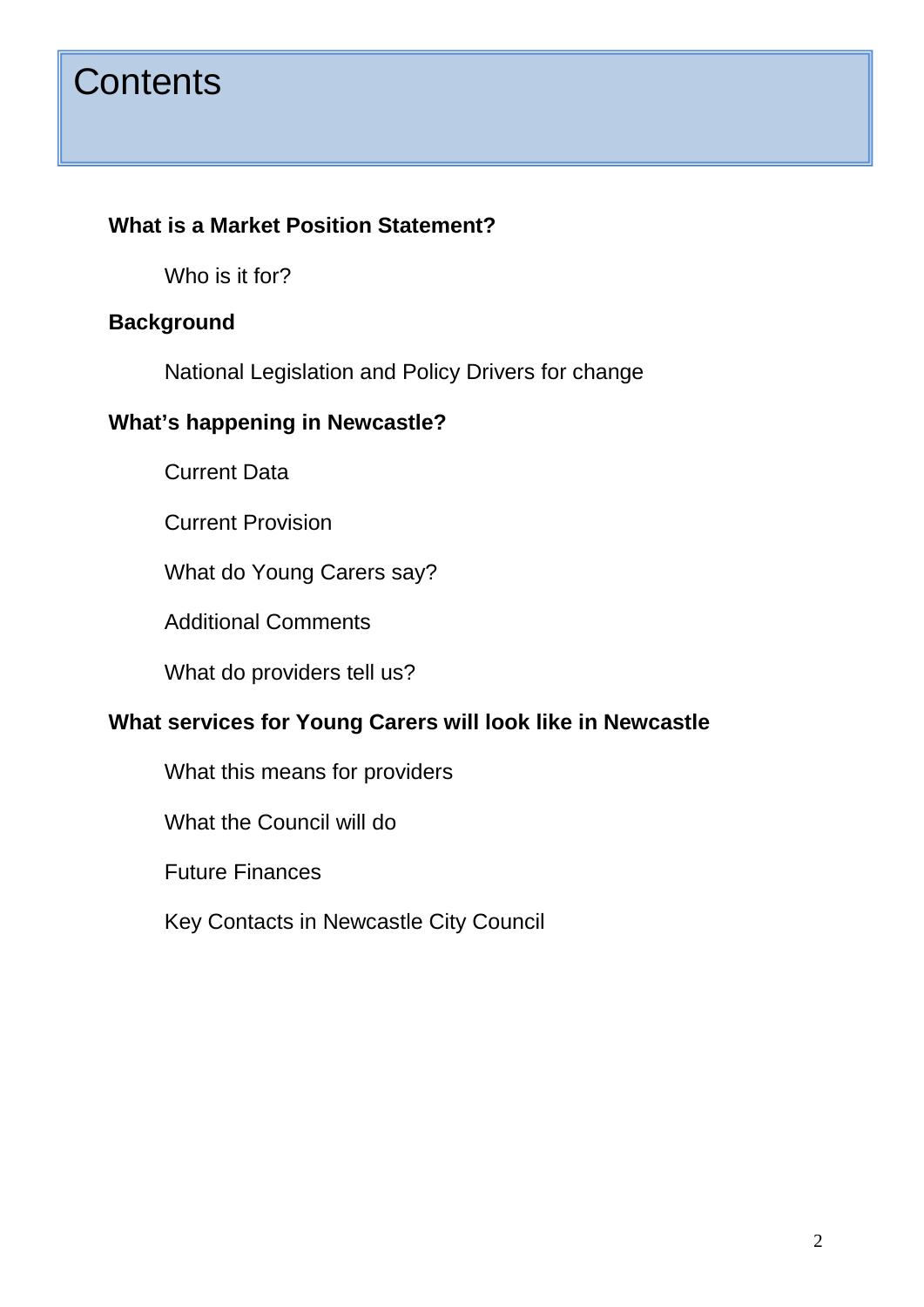## What is a Market Position Statement?

Newcastle City Council aspires to be a cooperative council; this means we want to:

- deliver services in cooperation with communities,
- enable communities to inform choices about the Council's priorities,
- involve communities in deciding how services can be delivered in the future and how to achieve a balance between those services which are available to everyone and those that are for people with an assessed need.

Market Position Statements (MPS) are the first step towards achieving a cooperative approach to the commissioning of services.

This document is designed to help Young Carers Service providers and the people who use Young Carers Services in Newcastle understand what services are currently on offer in the City, and what we think a Young Carers Service should look like in the future.

In developing and writing this document we have spoken to people who use services, the people that work in the services and the organisations that run them to understand what they think of what's currently on offer and how they would like to see it change.

This MPS will outline potential new business opportunities in the delivery of services for young carers. Provision of services for young carers is a new statutory obligation placed upon the Council who will be looking at new and innovative ways of delivering services that meet the needs of young carers

We have consulted young carers on the services that they want and there will be further opportunities for them to influence and shape the delivery of a new service through engagement with any new provision that is commissioned.

#### Who is it for?

This document is aimed at:

- Existing and potential providers of Young Carers Services.
- Young Carers (up to the age of 16) and Young Adult Carers (up to the age of 25 years) and their families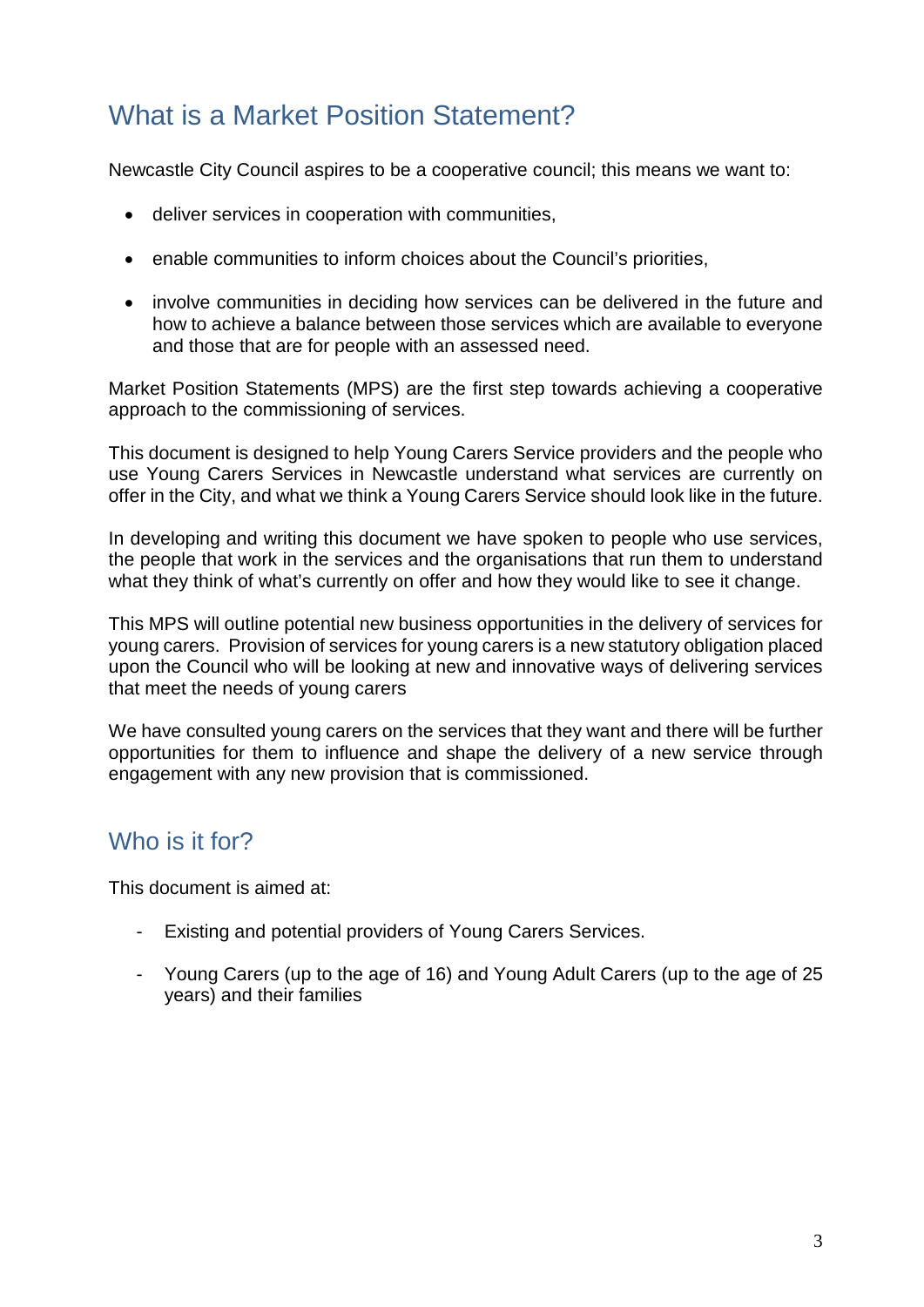## **Background**

#### National Legislation and Policy Drivers for change

The Children and Families Act 2014 and the Care Act 2014 are the first pieces of legislation passed in England and Wales which makes it a duty for Local Authorities to identify and support young carers in their area.

A Young Carer is defined in law, as a "person under 18 who provides or intend to provide care for another person". The concept of care includes practical or emotional supports which is not "under or by virtue of a contract, or as voluntary work" (Children and Families Act, 2014)

This support will generally be to a family member or relative

## What's happening in Newcastle?

Since the Young Carers Joint Commissioning Strategy 2013-2016 was published in 2013, the Young Carers Steering Group and partners in the city have worked hard to improve the identification of young carers and ensure they receive the support they need.

The Council led on a bid to Youth Music in 2014 to seek funding to establish a 2 year music project for young carers to build self-esteem and confidence; this was a partnership bid on behalf of Sage Gateshead and providers of services to young carers. The project delivers fortnightly music making sessions with a group of young carers during term time and provides family based music activities during school holidays. This project has seen some remarkable improvements in the confidence of young carers attending the project as well as improvements in family relationships.

In November 2014 Young Carers in Schools Standards were launched nationally. Newcastle successfully bid to be part of this work and the citywide Young Carers Service providers began to work with Newcastle Schools to support and enable them to achieve at least bronze standard.

There has been training for children's and adult social care staff alike and departments have signed up to a Memorandum of Understanding to support young carers and their families.

Officers have worked with key commissioning staff in the Clinical Commissioning Group (CCG) to deliver training to all 32 GP surgeries in the city. The CCG has established a practice engagement and incentive scheme indicator to improve the identification of young carers by GPs. To support GPs with this, the Young Carers Service delivered young carer awareness sessions to 32 GP practices through the GP 'Time Out' sessions.

An e-learning package about work with young carers is being developed and staff across the workforce will be encouraged to undertake this to raise awareness.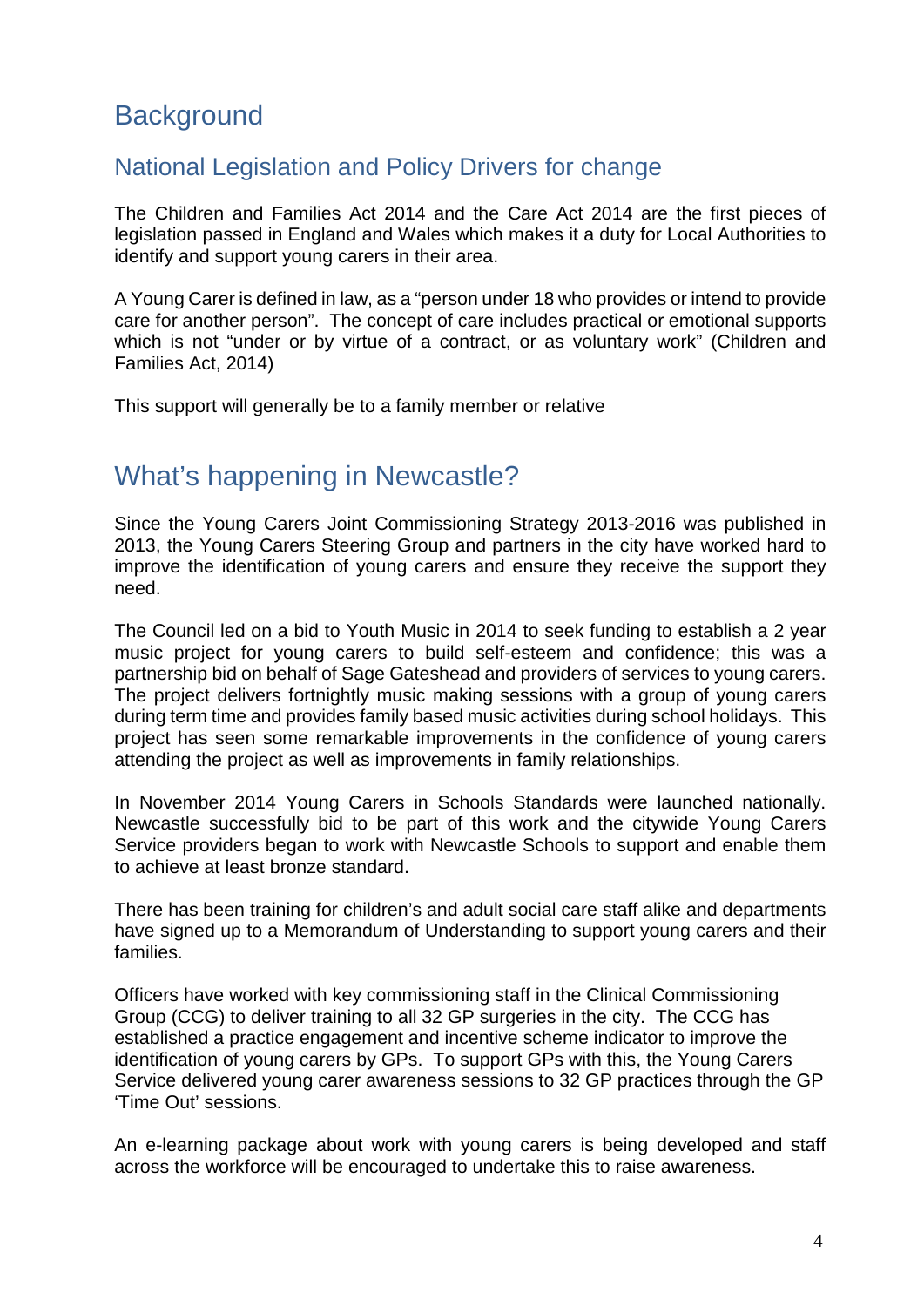The Carers Lead Officer has worked with North East Raising Aspiration Partnership; this is a collaboration of the five universities in the region working together to ensure every young person has the opportunity to make informed decisions about higher education and the Partnership has agreed to target young carers. Work has begun to start a pilot programme targeting 60 young carers in the region beginning with an introductory Young Carer's Conference in January 2016.

In July 2015 a Young Carer Support Group was established at Newcastle College. Young Carers at University of Northumbria have worked with the Student Union to establish a support group for young carers attending the institution.

In September 2015 Newcastle Carers Centre received funding from the Carers Trust to employ a Young Adult Carer Worker (18-25) for 21 months commencing December 2015. The Council's Carers Lead Officer is part of steering group.

In addition a Young Carers CQUIN (a health quality standard) has been developed by Northumberland Tyne and Wear Mental Health Foundation Trust as a result of lack of knowledge of services available to support young carers of people with mental health problems.

### Current Data

The 2011 Census data provided by the Office for National Statistics shows that:

422 young people between the ages of 0-15 years are providing unpaid care and support to a family member/friend in Newcastle. Of this:

- 326 provided 1-19 hours of care per week
- 60 provided 20-49 hours of care per week
- 36 provided 50+ hours of care per week

1933 young people between the ages of 16-24 years are providing unpaid care and support to a family member/friend in Newcastle. Of this:

- 1443 provided 1-19 hours of care per week
- 263 provided 20-49 hours of care per week
- 227 provided 50 + hours of care per week

It is widely acknowledged that the Census data underestimates the actual numbers of young carers. Research carried out by the University of Nottingham and the BBC in 2010 has helped uncover new evidence that the number of young carers in the UK is potentially significantly more than original official estimates and could be as many as 700,000 children and young people nationally or 8 per cent of all children; that is one in 12 children, and four times more than originally thought.

If this new evidence is applied to Newcastle, this would mean there could be approximately 4,200 young carers in the city.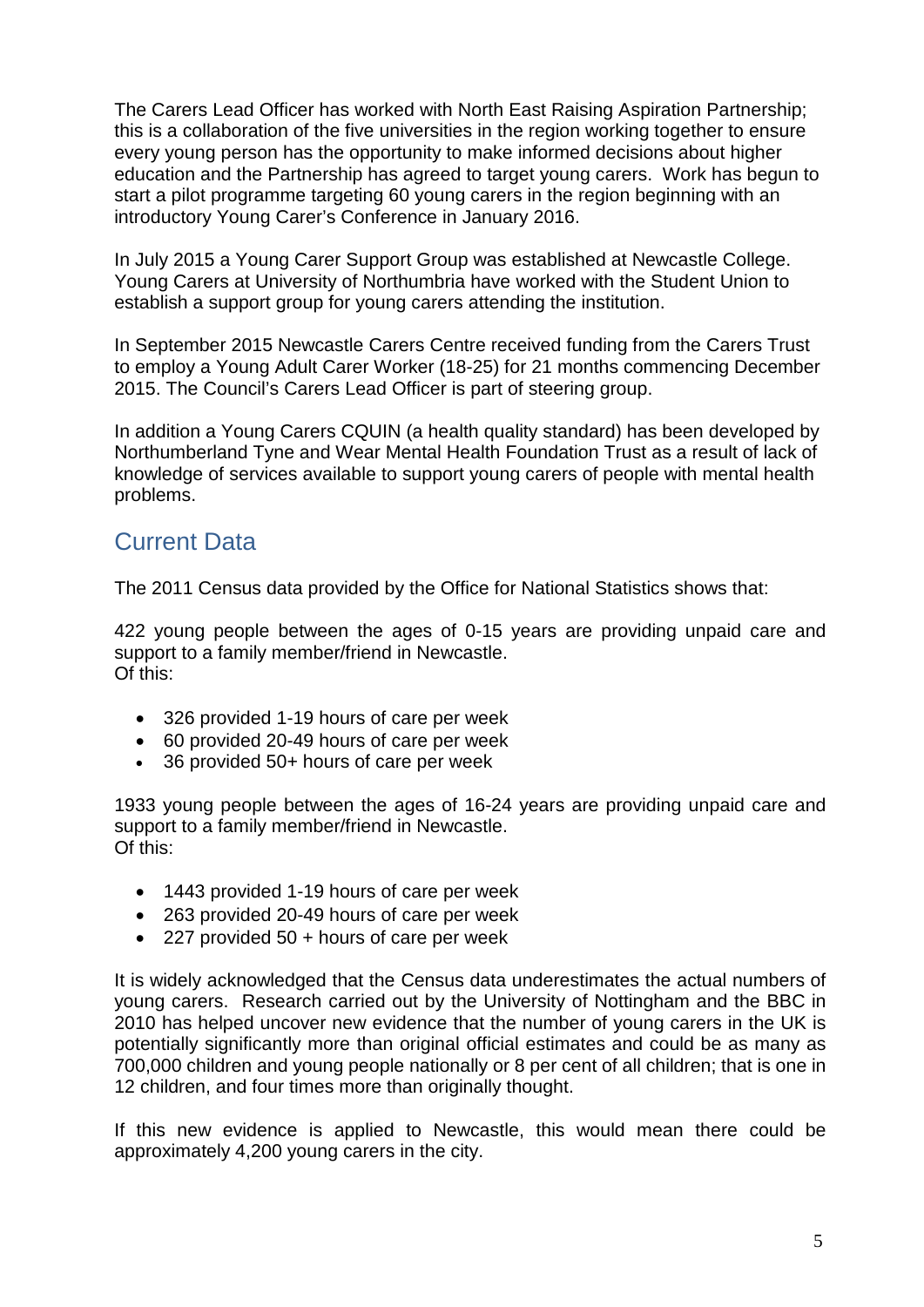The Council must ensure all young carers are not disadvantaged by their role, and as such, there is a need to develop a comprehensive model of early identification and appropriate intervention and support to ensure that young carers are not burdened with levels of caring that are inappropriate or excessive.

This will ensure young carers realise their full potential.

#### Current Provision

There are currently two organisations who provide services for young carers in the city – one is the designated Young Carers Service for the city and their focus is on providing one to one support to young carers and their family.

The second organisation provides wider support to children and young people with a family member/friend with substance misuse issues, some of whom are also young carers. Both services are currently grant funded through the Council's Newcastle Fund.

With the new statutory duties on local authorities as a result of the Children and Families Act 2014, the Council is procuring a new service to put our Young Carers Service on a more stable footing with revenue funding rather than relying on ongoing grant funding. It is only the service delivered by the first organisation that is within the scope of this commissioning exercise, however it is crucial that the new Young Carers Service works closely with the second provider and other organisations across the city who may offer services that support young carers, either directly or indirectly.

The current Young Carers Service delivers one to one support, advice, informal advocacy and casework services as well as promoting awareness of the issues facing young carers and providing positive activities.

As a result of the work with partners to improve identification of young carers in the city, numbers of young carers known and referred to the Young Carers Service have increased.

As an indication of demand and service delivery, the following statistics show the activity that the Young Carers Service delivered in the financial year 2014-15

|       | <b>Referrals</b> | Active<br>Case<br>Load | <b>Families</b> | <b>Parent</b><br>supported | <b>Beneficiaries</b> | <b>Cases</b><br><b>Closed</b> |
|-------|------------------|------------------------|-----------------|----------------------------|----------------------|-------------------------------|
| Total | 56               | 'Av)71                 | 139             | 77                         | 284                  | 37                            |

Source: Newcastle Fund Quarterly returns 2014-15

This organisation also has a contract to deliver the young adult carers work, providing a similar service of one to one support, advice, informal advocacy and casework services for young adults 16-25 years old. Many of these young people have worked with the service up to the age of 16 years and then remain supported by the service into adulthood. As an indication of demand, the following are the numbers of young adult carers the service worked with in a 12 month period.

| <b>Young Adult Carers</b><br><b>16-17 Transitions</b> | <b>Young Adult Carers</b><br>18-25 | Total |
|-------------------------------------------------------|------------------------------------|-------|
| 18                                                    | ົ                                  | 45    |

Source: Contract Quarterly returns period 01.10.2014 – 30.09.2015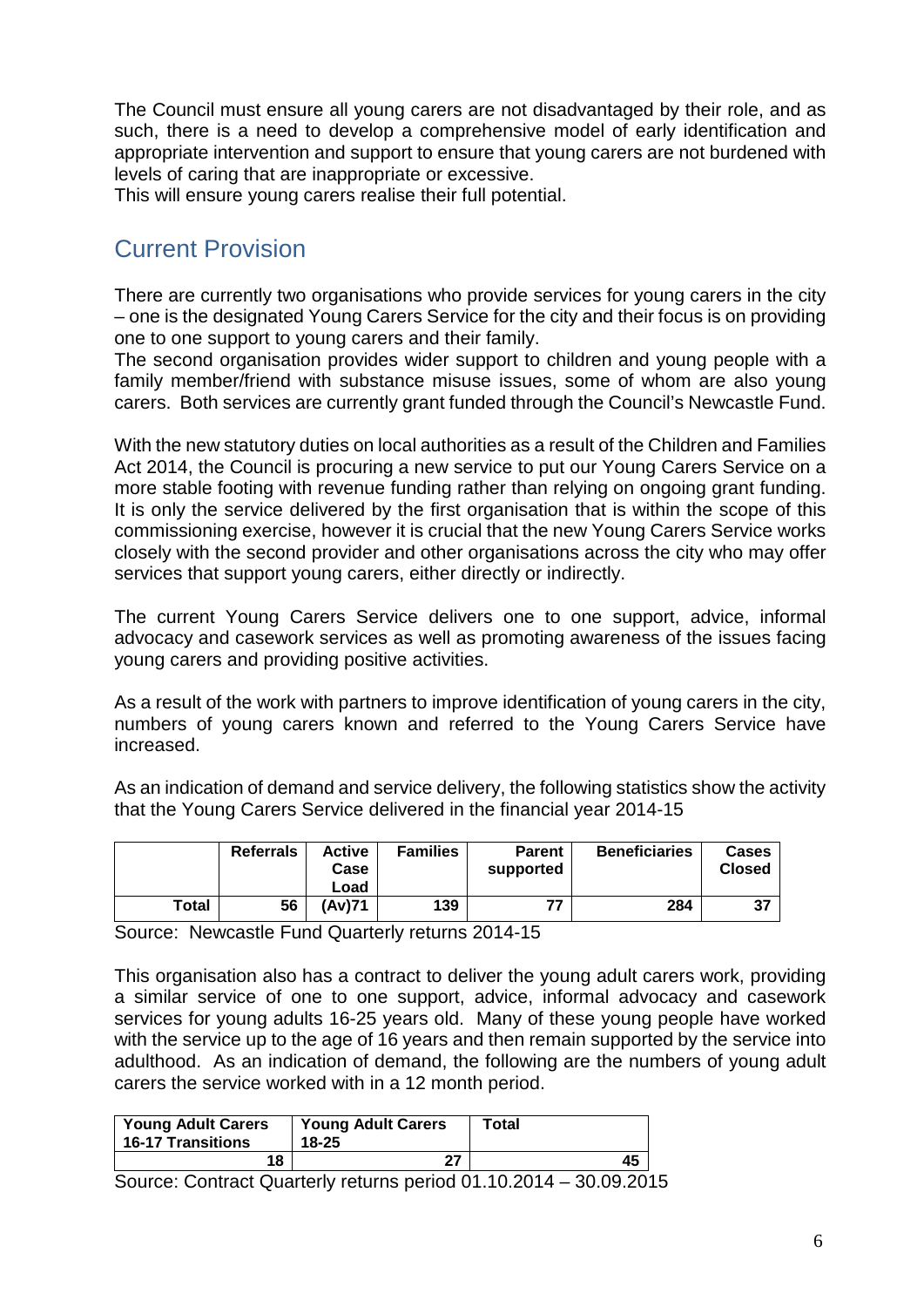## What do Young Carers say?

The Council commissioned Roots and Wings to carry out a consultation exercise with young carers in the city to seek feedback on current services and ask young carers what they wanted from services that support them and in particular the new Young Carers Service. Roots and Wings spoke to young carers working with the current service providers as well as to young adult carers; they also spoke to the current service providers to produce a comprehensive report in September 2015. This information has been used to inform the thinking about the new service and the service specification.

The Roots and Wings consultation identified some key emerging themes to be taken into consideration in the design of any future service delivery.

• Young carers want more support from School

There is a mixed picture in terms of support available from schools with some examples of excellent practice and support and others of a lesser quality. There were reported experiences from young carers of some bullying in and out of school and feeling of being stigmatised.

Young carers who participated in the engagement exercise generally appreciated a more localised approach in schools, making full use of the Young Carers School Champions.

• Young carers want more Key Worker support

Young carers really valued the time spent with Key Workers and saw this as an important and integral part of the offer.

• Young carers want more support at home

Young carers have to determine what level of support they need as the levels and intensity of support can vary between each young person.

• Young carers want more activities

Activities were by and large welcomed and enjoyed by young carers. However, there were a variety of personal preferences expressed regarding how these could be organised. Some young carers enjoyed the peer support available through activities and others enjoyed activities with their family group. Some young carers preferred activities with other young people who did not have any caring responsibilities and others had no inclination to involve themselves in any activities.

#### Additional comments

- Young carers identified that a single point of referral was preferred where they only needed to tell their story once.
- Pushing out the service towards a localised approach and making greater use of the school champions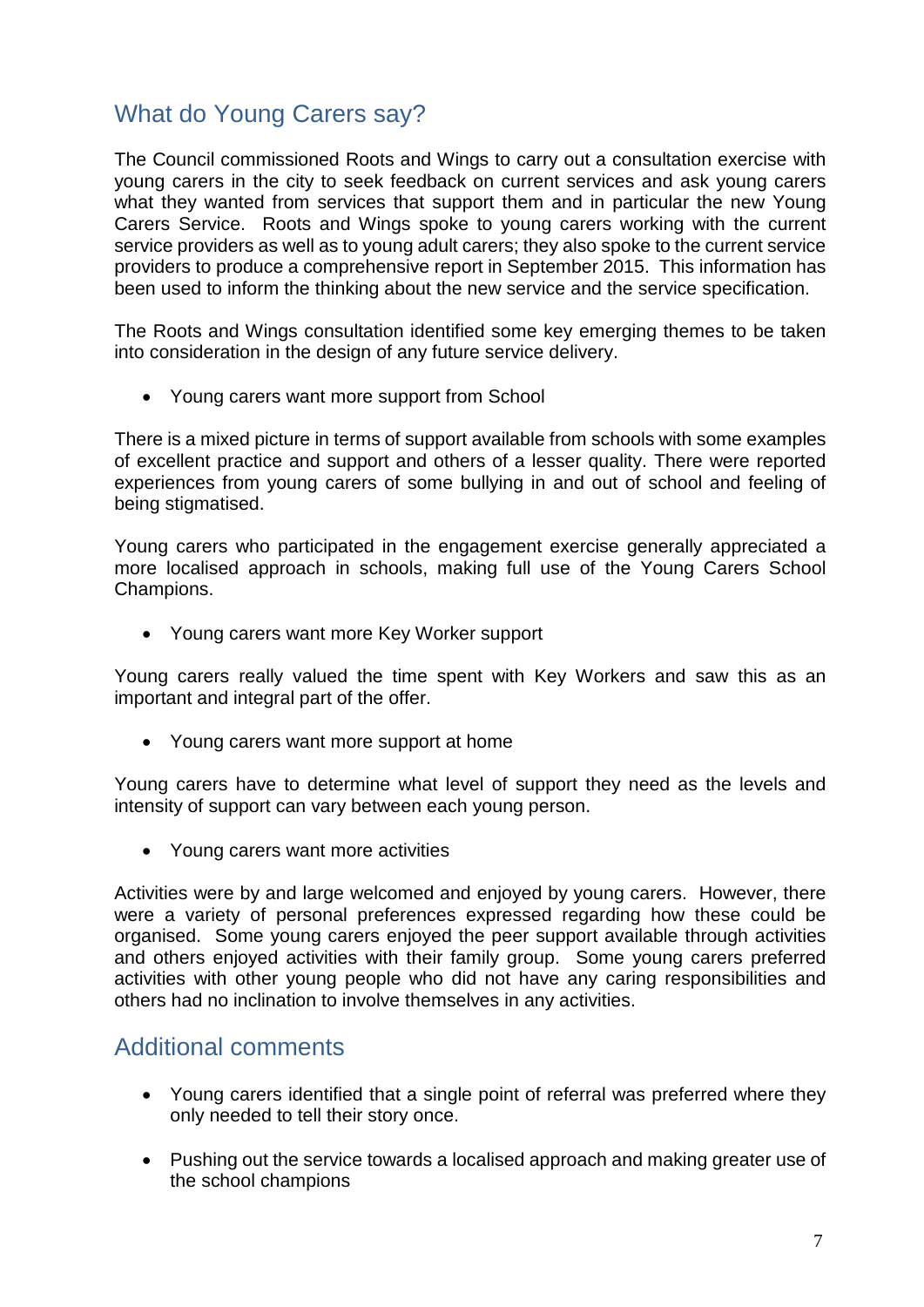- Stigma is an issue with fears of potential involvement of social services and the possibility of family break up
- Additionally there are big issues around bullying at school and elsewhere, efforts are needed to tackle bullying as part of the Young Carers Strategy
- There were different perceptions as to what constitutes a 'young carer' and how they see themselves

#### What do providers tell us?

The current service providers were also interviewed during the consultation exercise. Transition to adult services was identified as a difficult time; young carers are scared of transition and don't understand what happens, so they do need support across from children's to adults services.

The current providers feel the services work well due to the overlap in the services the offered, with the Young Carers Service delivering both to the 0-16 years age group and the young adult carer service 16-25 years. In addition the current providers work closely together, and relationships have been further developed through delivery for example of the Youth Music partnership project.

The current providers are concerned about the commissioning process because it can be difficult to 'hand over' young carers and their families to other services once trust and relationships have been established. The young carers' progress and development may be reliant on that trusted relationship with their key worker and they must not feel they are 'being abandoned'. There should be time allowed for a positive hand over which enables trust to develop.

## What services for Young Carers will look like in Newcastle

We are looking to procure a city wide Young Carers Service which will deliver a range of functions for young carers. The new specification requires the new service to carry out identification, recording and assessment of young carers and young adult carers up to the age of 25.

The service will provide interventions aimed at reducing excessive and inappropriate caring roles undertaken by children and young people, providing support to young carers and young adult carers, and their families, which will maximize their potential to achieve good outcomes. The service will actively support young carers to access other mainstream activities in the city that young carers could benefit from.

The Children and Families Act 2014 confers new duties on local authorities in relation to young carers and sets out the requirements for the identification and assessment of children and young people undertaking caring roles which may impact on their wellbeing. The Children and Families Act 2014 requires any individual carrying out a Young Carers Needs Assessment to be appropriately trained and have sufficient skills and knowledge to carry out that assessment.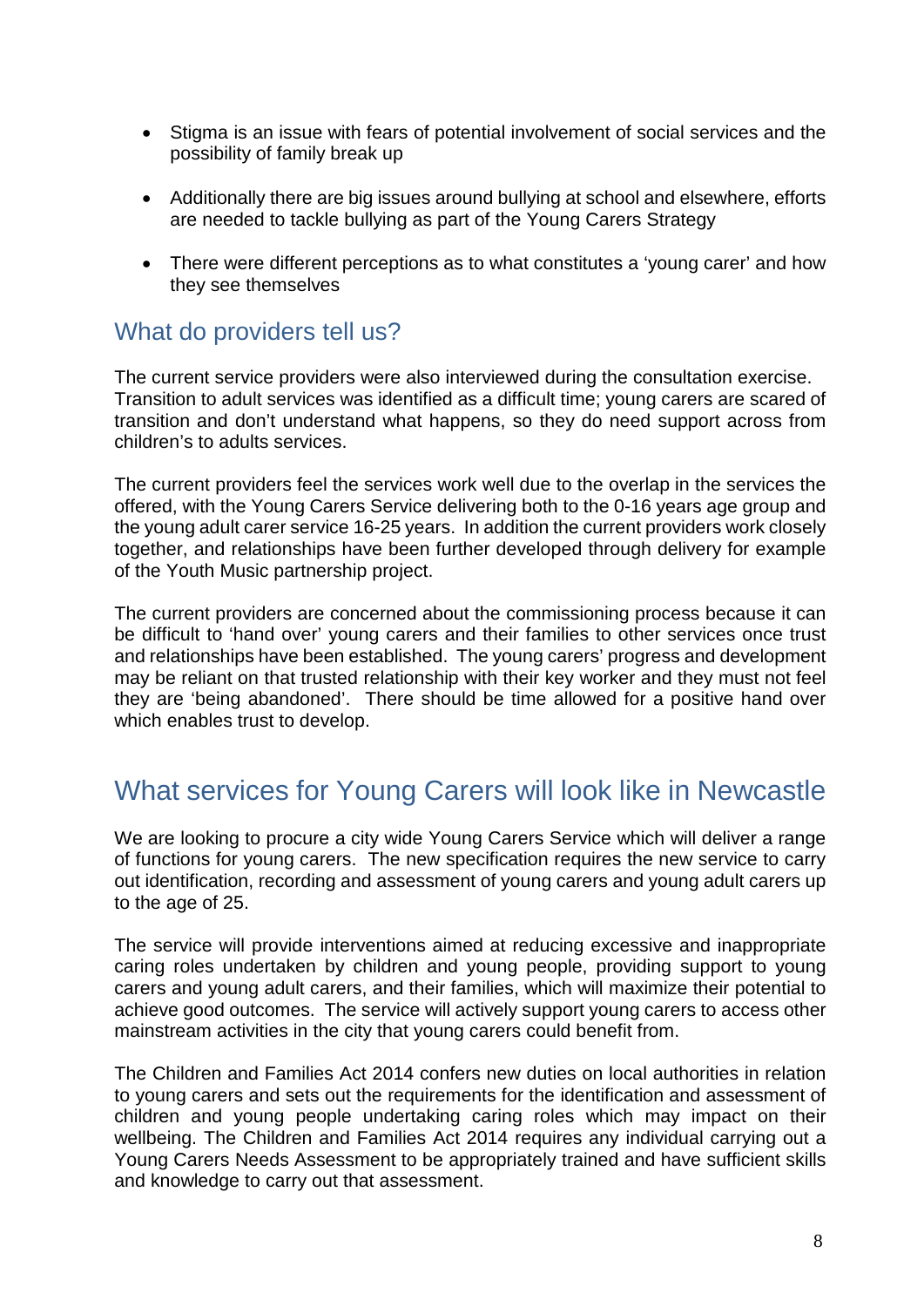Therefore it is a requirement that the MACA/PANOC assessment tools will be adopted by the new service to achieve this; and it is required that the new service will ensure that any staff carrying out the assessment with young carers should be qualified to (or working towards) a minimum of NVQ level 3 in Care or equivalent in a related field. Staff must be appropriately trained and must have sufficient knowledge and skill to carry out a young carer's needs assessment on behalf of the local authority as well as to deliver appropriate interventions. They should be the most appropriate person to carry out the young carer's needs assessment having regard to the young carer's circumstances, in particular, the young carer's age, sex and understanding

The service will be commissioned to deliver the statutory duties of the Local Authority in relation to The Children and Families Act 2014, The Care Act 2014, The Children And Young People's Plan, the Newcastle Joint Commissioning Strategy for Young Carers and accompanying action plan and the requirements of the Newcastle Safeguarding Children's Board.

#### What this means for providers

This is a new mainstream commissioned Young Carers Service for Newcastle, designed to support the Council in fulfilling their statutory obligations of identifying and supporting young carers and their families.

The service will improve health, educational and social outcomes for children and young people who are identified as being a young carer, in the context of their family and community where appropriate.

The service will be made available 52 weeks of the year Monday to Friday between the hours of 9 am and 6 pm (excluding bank holidays)

#### What the Council will do

The Council will provide the new service provider with an administrative base and office equipment with access to Case Management and Management Information systems in order to maximise direct service delivery, reduce the need for overhead costs and increase integration with other relevant services.

The Council will work with the new service provider to access other sources of funding to deliver additional opportunities and provision for young carers.

#### Future Finances

The new service will be commissioned for two years in the first instance, with a one year option to extend. This new service replaces the existing mixed funding regimes that are in place for Young Carers Service provision in the city.

The estimated value of is £220,000 over the two year contract with the option of a 12 month extension thereafter